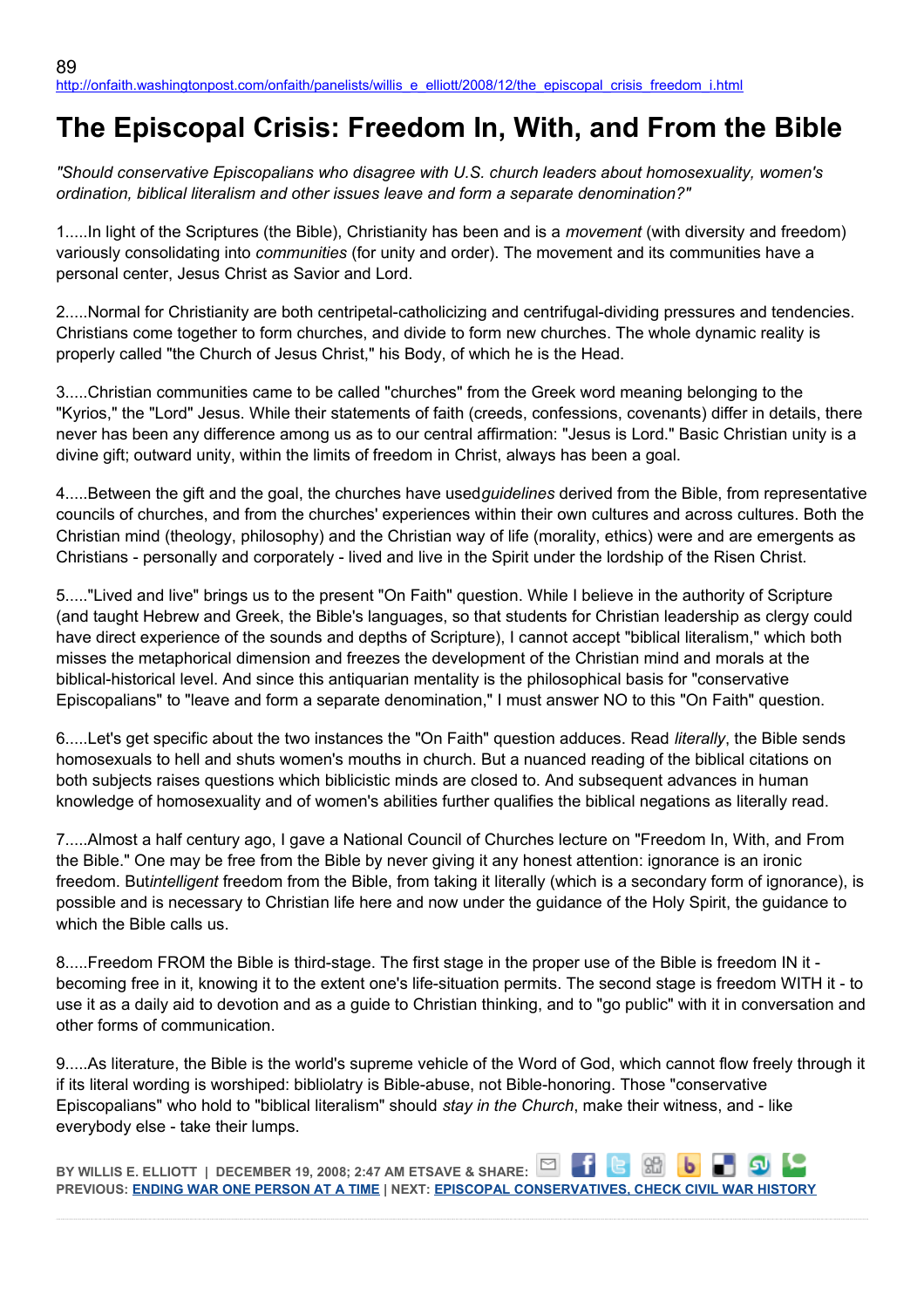## TO FARNAZZ:

No one deserves abuse, and that Jew was abused. He got what he might have anticipated, not what he deserved.

**POSTED BY: WILLIS E. ELLIOTT | DECEMBER 22, 2008 4:48 PM [REPORT OFFENSIVE COMMENT](mailto:blogs@washingtonpost.com?subject=On%20Faith%20Panelists%20Blog%20%20%7C%20%20Willis%20E.%20Elliott%20%20%7C%20%20The%20Episcopal%20Crisis:%20%20Freedom%20In,%20With,%20and%20From%20the%20Bible%20%20%7C%20%204576505&body=%0D%0D%0D%0D%0D================%0D?__mode=view%26_type=comment%26id=4576505%26blog_id=618)**

Fitz! What a wind-bag! And all beside the point. Gay people are not sinful, wicked, evil, bad, yucky, gross, or disordered. And gay people are mostly invisible, and minimally intrusive. Being gay is not big deal. Yet, Mr. Fitz is hyper-aware of gay people and homosexuality.

That says alot about him, but does not move the argument much against gay people.

**POSTED BY: DANIELINTHELIONSDEN | DECEMBER 22, 2008 10:16 AM [REPORT OFFENSIVE COMMENT](mailto:blogs@washingtonpost.com?subject=On%20Faith%20Panelists%20Blog%20%20%7C%20%20DanielintheLionsDen%20%20%7C%20%20The%20Episcopal%20Crisis:%20%20Freedom%20In,%20With,%20and%20From%20the%20Bible%20%20%7C%20%204576313&body=%0D%0D%0D%0D%0D================%0D?__mode=view%26_type=comment%26id=4576313%26blog_id=618)**

Mr. Elliott,

Meant to write you "were guilty of faulty reasoning." And in your defense to Paganplace, you most certainly are.

But, worse, Paganplace is correct: The implication in that essay is that the Jew got what he deserved. It has a disturbing religio-majoritarian state ethic that, quite frankly, is not doing this country any good.

**POSTED BY: FARNAZ2 | DECEMBER 22, 2008 1:39 AM [REPORT OFFENSIVE COMMENT](mailto:blogs@washingtonpost.com?subject=On%20Faith%20Panelists%20Blog%20%20%7C%20%20Farnaz2%20%20%7C%20%20The%20Episcopal%20Crisis:%20%20Freedom%20In,%20With,%20and%20From%20the%20Bible%20%20%7C%20%204576263&body=%0D%0D%0D%0D%0D================%0D?__mode=view%26_type=comment%26id=4576263%26blog_id=618)**

Mr. Elliott,

I didn't say you were antisemitic, but you are of faulty reasoning in the thread under discussion.

**POSTED BY: FARNAZ2 | DECEMBER 22, 2008 12:33 AM [REPORT OFFENSIVE COMMENT](mailto:blogs@washingtonpost.com?subject=On%20Faith%20Panelists%20Blog%20%20%7C%20%20Farnaz2%20%20%7C%20%20The%20Episcopal%20Crisis:%20%20Freedom%20In,%20With,%20and%20From%20the%20Bible%20%20%7C%20%204576251&body=%0D%0D%0D%0D%0D================%0D?__mode=view%26_type=comment%26id=4576251%26blog_id=618)**

Mr. Elliot,

Read the post to which I refer and your reply to Paganplace. Logic fallacies figure in my Eng. 101 course.

**POSTED BY: FARNAZ2 | DECEMBER 22, 2008 12:21 AM [REPORT OFFENSIVE COMMENT](mailto:blogs@washingtonpost.com?subject=On%20Faith%20Panelists%20Blog%20%20%7C%20%20Farnaz2%20%20%7C%20%20The%20Episcopal%20Crisis:%20%20Freedom%20In,%20With,%20and%20From%20the%20Bible%20%20%7C%20%204576248&body=%0D%0D%0D%0D%0D================%0D?__mode=view%26_type=comment%26id=4576248%26blog_id=618)**

I'm so PRO-Semitic (and an old teacher of Hebrew) that my rabbi friends would laugh at any torturing of anything I said as though it were ANTI-Semitic.

**POSTED BY: ELLIOTTWL | DECEMBER 21, 2008 11:32 PM [REPORT OFFENSIVE COMMENT](mailto:blogs@washingtonpost.com?subject=On%20Faith%20Panelists%20Blog%20%20%7C%20%20elliottwl%20%20%7C%20%20The%20Episcopal%20Crisis:%20%20Freedom%20In,%20With,%20and%20From%20the%20Bible%20%20%7C%20%204576231&body=%0D%0D%0D%0D%0D================%0D?__mode=view%26_type=comment%26id=4576231%26blog_id=618)**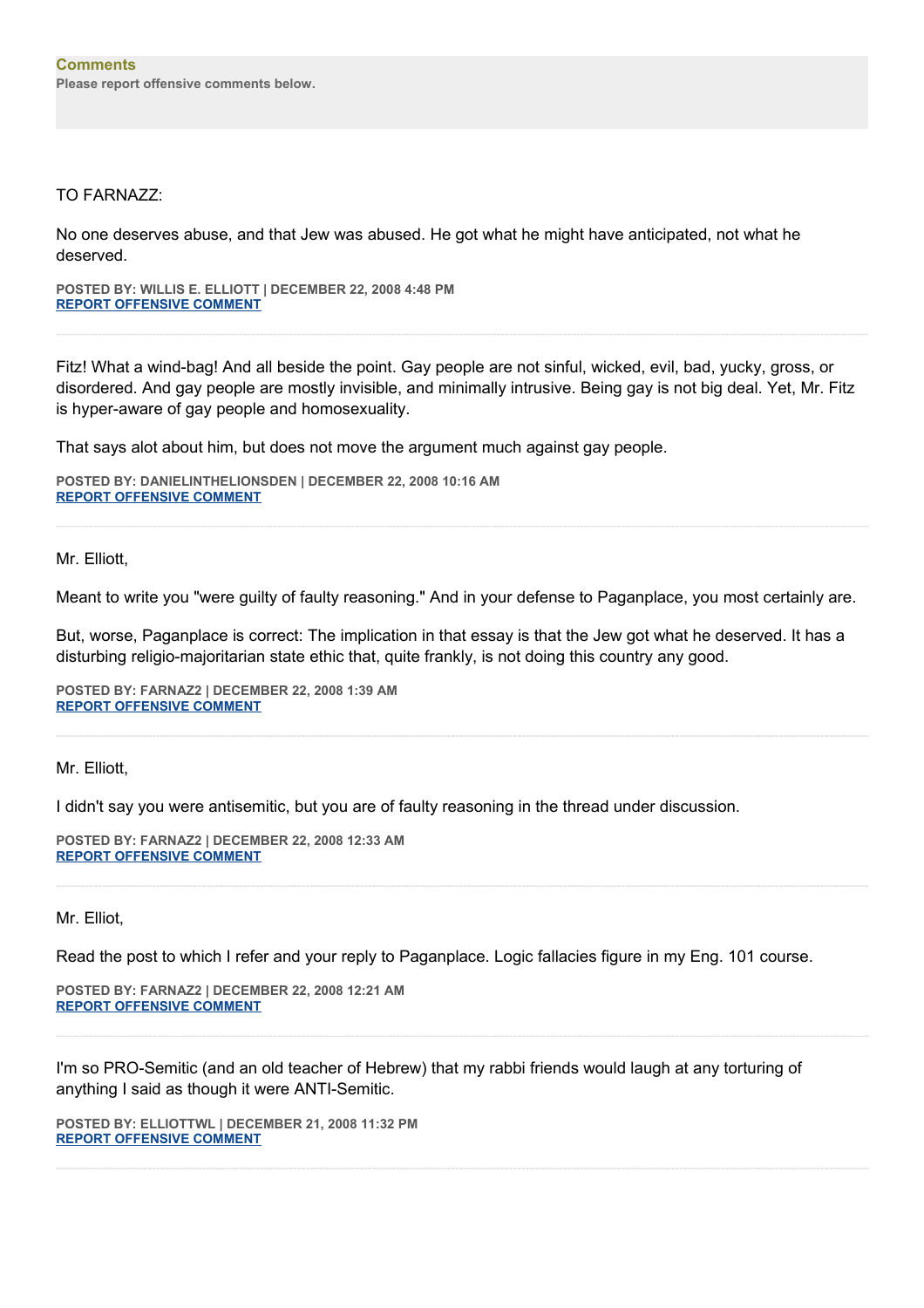Score, out of a perfect 10: Paganplace: 12 Everybody else: -3

Paganplace is one tough Lady. I'd advise you not to f\*\*\* with her. I've done that, and came away bruised and wiser. And I also gained a friend.

**POSTED BY: ARMINIUS | DECEMBER 21, 2008 8:57 PM [REPORT OFFENSIVE COMMENT](mailto:blogs@washingtonpost.com?subject=On%20Faith%20Panelists%20Blog%20%20%7C%20%20Arminius%20%20%7C%20%20The%20Episcopal%20Crisis:%20%20Freedom%20In,%20With,%20and%20From%20the%20Bible%20%20%7C%20%204576200&body=%0D%0D%0D%0D%0D================%0D?__mode=view%26_type=comment%26id=4576200%26blog_id=618)**

Dr. Elliot,

you made me so happy by you writing: "I cannot accept "biblibal literalism". I have been saying the same for decades: every passage and every word in the Bible, including the NT, are open to interpretation. This is my happiest Christmas! Wishing you the best.

**POSTED BY: THISHOWISEEIT | DECEMBER 21, 2008 6:58 PM [REPORT OFFENSIVE COMMENT](mailto:blogs@washingtonpost.com?subject=On%20Faith%20Panelists%20Blog%20%20%7C%20%20ThishowIseeit%20%20%7C%20%20The%20Episcopal%20Crisis:%20%20Freedom%20In,%20With,%20and%20From%20the%20Bible%20%20%7C%20%204576184&body=%0D%0D%0D%0D%0D================%0D?__mode=view%26_type=comment%26id=4576184%26blog_id=618)**

"As literature, the Bible is the world's supreme vehicle of the Word of God, which cannot flow freely through it if its literal wording is worshiped: bibliolatry is Bible-abuse, not Bible-honoring. Those "conservative Episcopalians" who hold to "biblical literalism" should stay in the Church, make their witness, and - like everybody else - take their lumps."

I especially like this last point. Throughout his essay Mr. Elliot continues to use the term "literal" like a bludgeon. Apparently one is either a literal fundamentalist or a prophetic voice.

The truth of coarse (as always) is more sophisticated than Mr Elliots crude reductionism & political sloganeering.

The key to untangling his mess and the BOX he is (poorly) attempting to put "conservative" Episcopalians in...is nothing less than the breadth and depth of the scriptual and Christian sexual ethic

What are we to make of the incarnate nature of human sexuality? What are we to make of the ENTIRE community of the church including our ancestry and how do we do honor to the complete and thorough understanding of human sexuality given unto us by our Christian tradition. What of fornication, divorce, marriage, polygamy, adultery, bigamy and what not. How do we reconcile the unitive and procreative nature of marriage & human sexuality?

I'm afraid Mr. Elliot has caught himself in his own web… there are "lumps" to be taken…. And all will be taken in Gods good time…

One more immediate lump is the profound departure of the Episcopalian Church from the wider body of Anglicanism both actually and spiritually.

Beyond that is a Christian denomination here in the west that cannot theologically confront human sexuality with anything but a self contradictory muddle.

**POSTED BY: FITZ4 | DECEMBER 21, 2008 2:53 PM [REPORT OFFENSIVE COMMENT](mailto:blogs@washingtonpost.com?subject=On%20Faith%20Panelists%20Blog%20%20%7C%20%20Fitz4%20%20%7C%20%20The%20Episcopal%20Crisis:%20%20Freedom%20In,%20With,%20and%20From%20the%20Bible%20%20%7C%20%204576148&body=%0D%0D%0D%0D%0D================%0D?__mode=view%26_type=comment%26id=4576148%26blog_id=618)**

Just on this:

" gamiller1

**PaganPlace** 

You want us to feel sorry for you for throwing your "being born a queer" in peoples faces? Not going to happen, so drop the martyr complex."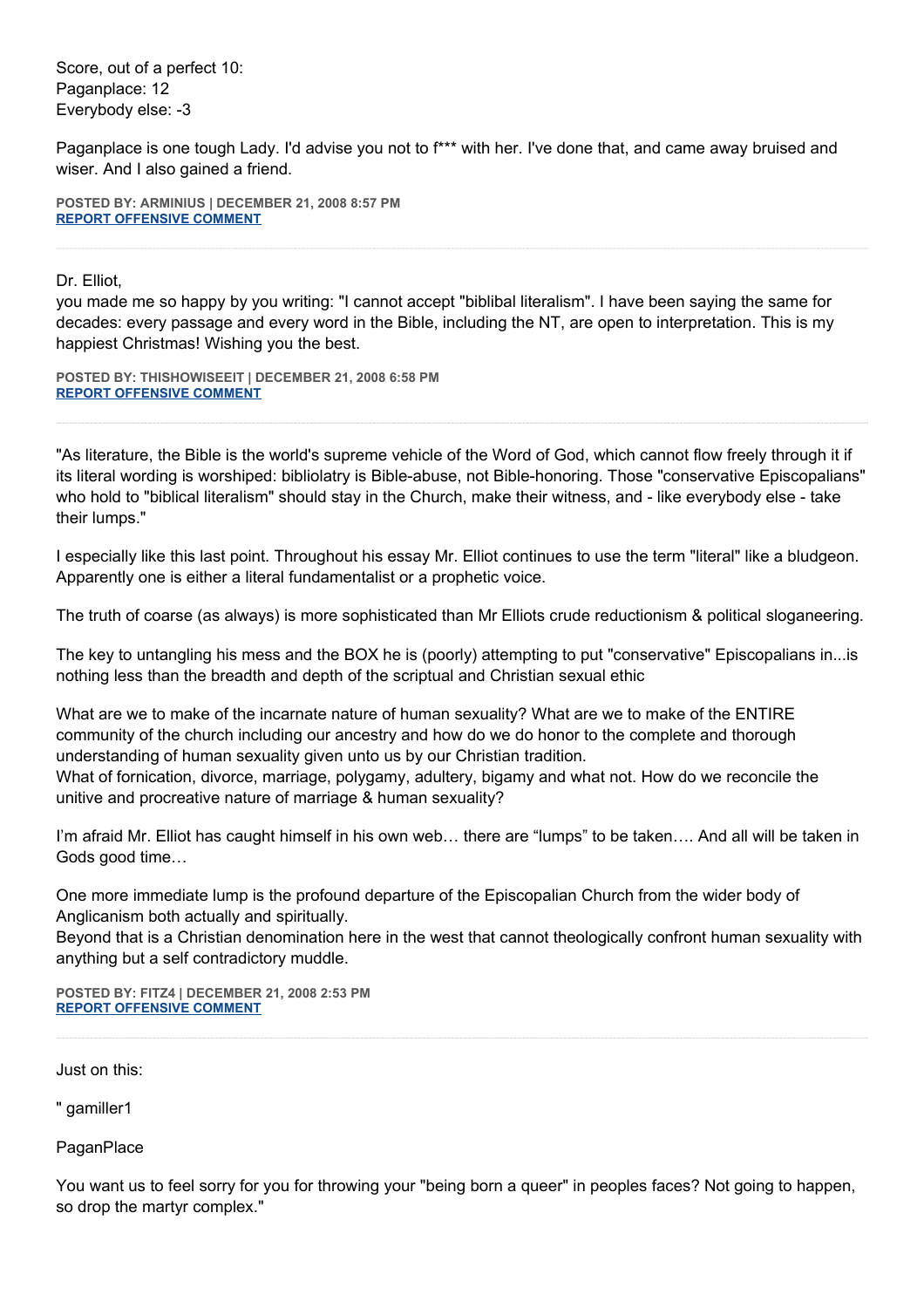I heard that enough when I tried to speak out about certain thing happening around me when I was a kid.

If you really think it's that trivial, Christian, let my people go.

See how fast you're forgotten.

By the Gods, you let go of that old line, that somehow your bigotry is queer people's fault, ... we have very little in the way of further business.

I'm ok with that.

Very. Ok with that.

Actually, I'm very tired of you.

You seem to be the one with a problem about that. Me? My dear one?

Not so hard to please.

You?

**POSTED BY: PAGANPLACE | DECEMBER 20, 2008 11:05 PM [REPORT OFFENSIVE COMMENT](mailto:blogs@washingtonpost.com?subject=On%20Faith%20Panelists%20Blog%20%20%7C%20%20Paganplace%20%20%7C%20%20The%20Episcopal%20Crisis:%20%20Freedom%20In,%20With,%20and%20From%20the%20Bible%20%20%7C%20%204576060&body=%0D%0D%0D%0D%0D================%0D?__mode=view%26_type=comment%26id=4576060%26blog_id=618)**

Of course, if you think you know so much better what the legal gravity and reality of \*my\* marriage\* is, while you call me a 'whiner,' well,

Humor me, Christian.

And if anyone needs to 'fight about it.'

Funy thing, yaknow, Christian. I'm probably about as sporting an opponent as you could expect to find with generally-crippling rheumatoid arthritis.

But, hey, if you think I'm 'whining,' let's go. Tough guy.

Maybe if you win it'll be OK to steal property from 'the objectively-disordered'

Yay!. Jesus is happy!

**POSTED BY: PAGANPLACE | DECEMBER 20, 2008 8:34 PM [REPORT OFFENSIVE COMMENT](mailto:blogs@washingtonpost.com?subject=On%20Faith%20Panelists%20Blog%20%20%7C%20%20Paganplace%20%20%7C%20%20The%20Episcopal%20Crisis:%20%20Freedom%20In,%20With,%20and%20From%20the%20Bible%20%20%7C%20%204576029&body=%0D%0D%0D%0D%0D================%0D?__mode=view%26_type=comment%26id=4576029%26blog_id=618)**

You know what sums this up?

Sweetie, who I am \*going\* to marry\* comes home, says, 'How are you doing tonight,'

And I said, 'I'm trying to bring the true spirit of Yule to a\*\*\*\*les.'

And... Yes, it's futile.

Blessed Solstice to all, and to all a good night.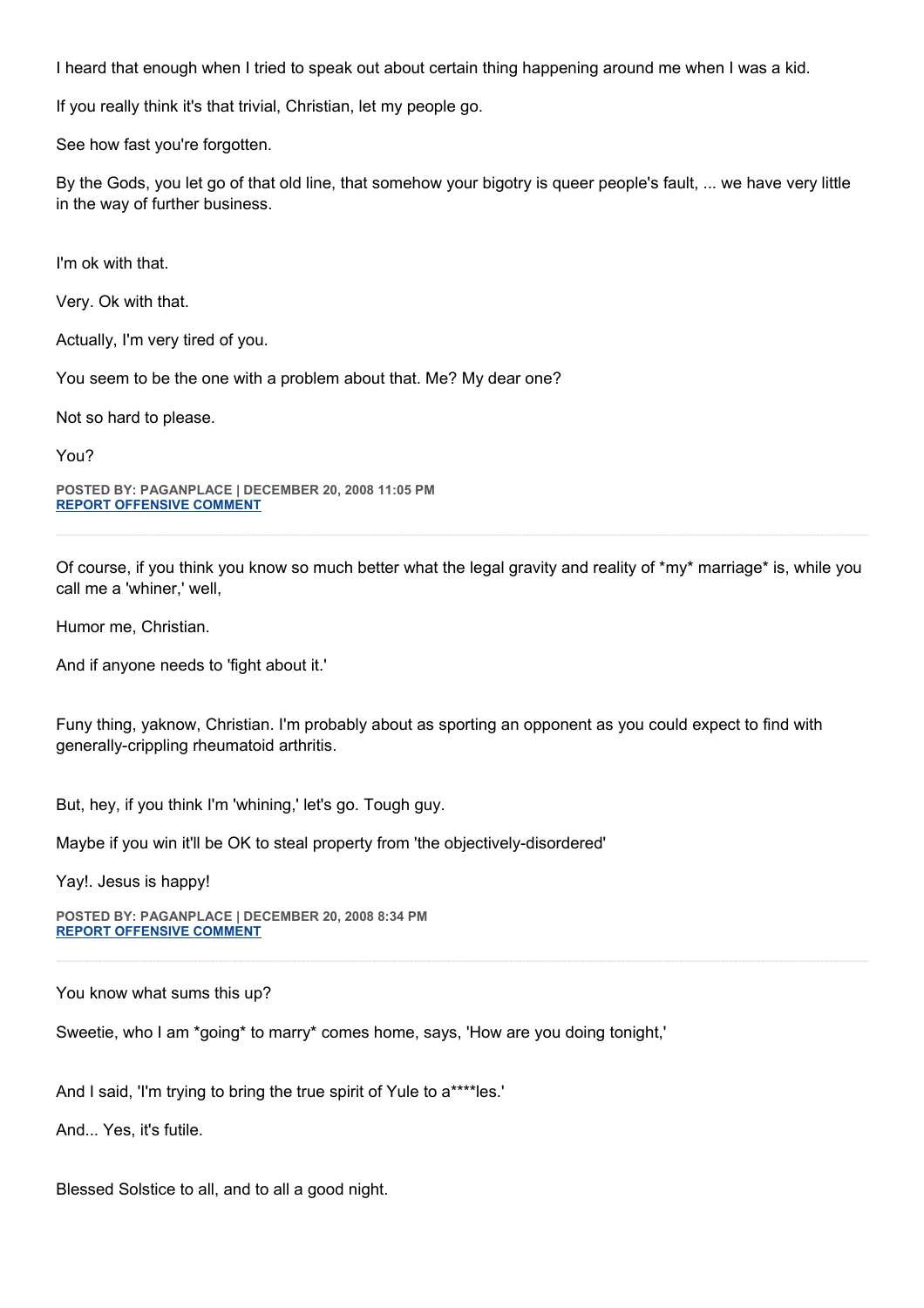Phhhhhbt.

## **POSTED BY: PAGANPLACE | DECEMBER 20, 2008 8:26 PM [REPORT OFFENSIVE COMMENT](mailto:blogs@washingtonpost.com?subject=On%20Faith%20Panelists%20Blog%20%20%7C%20%20Paganplace%20%20%7C%20%20The%20Episcopal%20Crisis:%20%20Freedom%20In,%20With,%20and%20From%20the%20Bible%20%20%7C%20%204576026&body=%0D%0D%0D%0D%0D================%0D?__mode=view%26_type=comment%26id=4576026%26blog_id=618)**

" gamiller1 Author Profile Page:

**PaganPlace** 

You want us to feel sorry for you for throwing your "being born a queer" in peoples faces? Not going to happen, so drop the martyr complex."

Ok. In whose universe is it 'martyrdom' if anyone gets a tax hassle for not even being discreet about theit homophobia, but i's somehow beyond the pale to register that when I talk about 'good Christian kids' actually curbstomping actual 'young ladies' .....that it's \*not a metaphor? \*

Not a metaphor. I'm talking about actual real, physical violence here.

If I'm the fragile creature described in the Bible, apparently someone did a piss-poor job of bloodletting.

If, as experience shows, Cristianity is the enemy of me being treated as an equal citizen, I assure you, the people who whine are those who expected to get away with pounding straghtness into girls.

And if you'd care to test your theory, there, ...

Well, guys need to 'defend their marriage' by doing anythign but having a clue about their own families, right?

I have a little family here.

Can't guarantee I will meet any attacks on that in an abstrract manner.

Is there something you think I'm taking away from you, Christian?

Cause the way I see it is, in \*your\* world, if you're wanting me to breed for you, you already failed heterosexuality and are trying to fake something.

By Earth, sky, and virgin Goddesses, if you need your God to snark at me, you have bigger proble ms.

**POSTED BY: PAGANPLACE | DECEMBER 20, 2008 8:21 PM [REPORT OFFENSIVE COMMENT](mailto:blogs@washingtonpost.com?subject=On%20Faith%20Panelists%20Blog%20%20%7C%20%20Paganplace%20%20%7C%20%20The%20Episcopal%20Crisis:%20%20Freedom%20In,%20With,%20and%20From%20the%20Bible%20%20%7C%20%204576025&body=%0D%0D%0D%0D%0D================%0D?__mode=view%26_type=comment%26id=4576025%26blog_id=618)**

I mean, you wanna talk about whiney victimhood, you're the one who keeps trying to 'prove' I got my theology from Goebbels while denying any kid of factual 'Ok, they fot that stuff from Blavatsky and here's why and how' I might demonstrate.

You are the one who keeps trying to insist I must be some kind of evil person if I can't 'roove' it according to your own disinfornmation.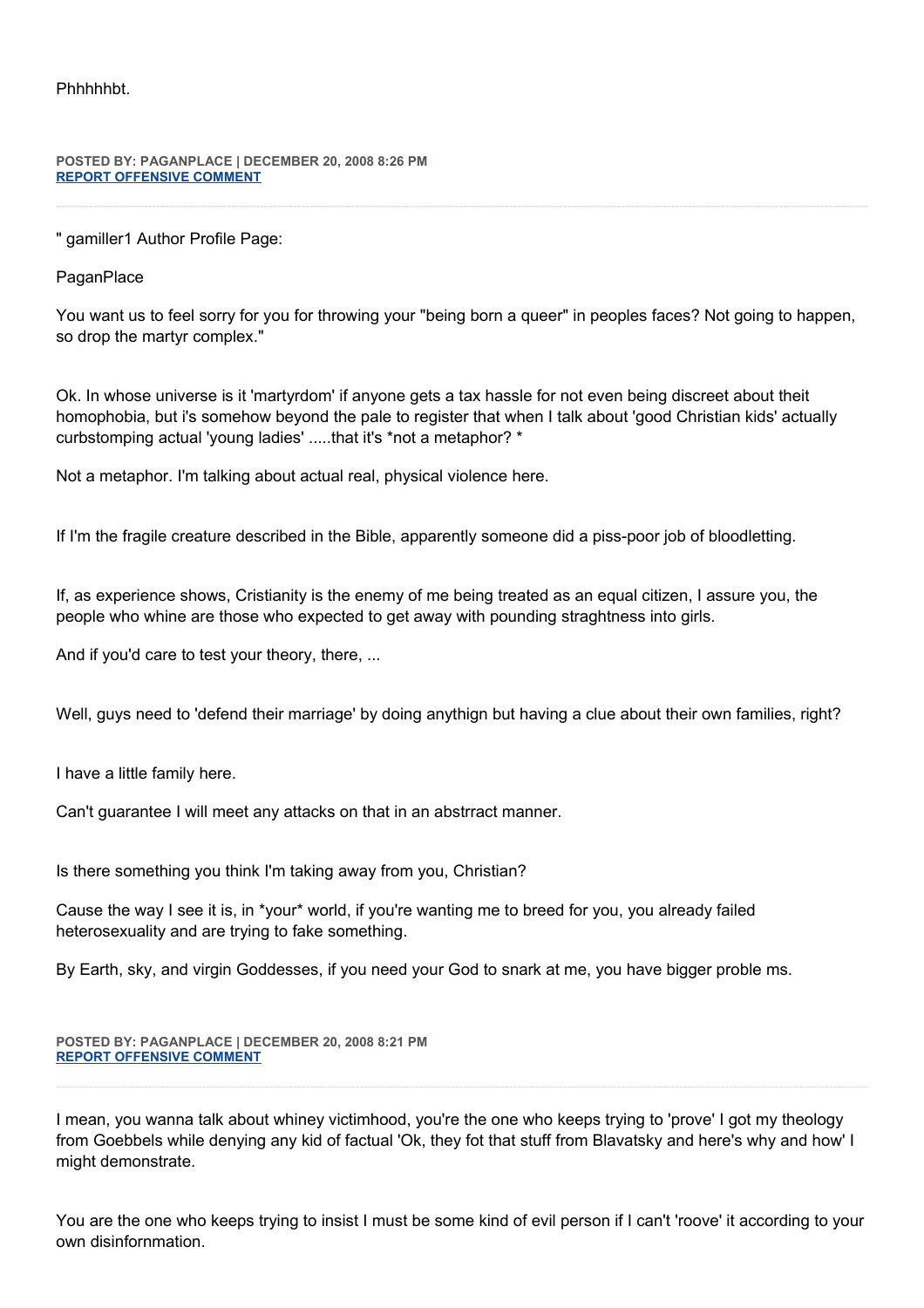Calling me a Nazi for being queer and Pagan, when the Nazis killed queers nd Pagans by the \*Millions.\*

I am a human being right now, Farnazz.

What would you like to do now?

**POSTED BY: PAGANPLACE | DECEMBER 20, 2008 8:10 PM [REPORT OFFENSIVE COMMENT](mailto:blogs@washingtonpost.com?subject=On%20Faith%20Panelists%20Blog%20%20%7C%20%20Paganplace%20%20%7C%20%20The%20Episcopal%20Crisis:%20%20Freedom%20In,%20With,%20and%20From%20the%20Bible%20%20%7C%20%204576021&body=%0D%0D%0D%0D%0D================%0D?__mode=view%26_type=comment%26id=4576021%26blog_id=618)**

**PaganPlace** 

You want us to feel sorry for you for throwing your "being born a queer" in peoples faces? Not going to happen, so drop the martyr complex.

**POSTED BY: GAMILLER1 | DECEMBER 20, 2008 8:07 PM [REPORT OFFENSIVE COMMENT](mailto:blogs@washingtonpost.com?subject=On%20Faith%20Panelists%20Blog%20%20%7C%20%20gamiller1%20%20%7C%20%20The%20Episcopal%20Crisis:%20%20Freedom%20In,%20With,%20and%20From%20the%20Bible%20%20%7C%20%204576020&body=%0D%0D%0D%0D%0D================%0D?__mode=view%26_type=comment%26id=4576020%26blog_id=618)**

Yeah, Farnazz, you \*get\* to yawn. cause you're that damb \*comfortable,\* aren't you?

You wanna find out about \*tense,\* try being born queer in a time like this :)

The Wheel turns. :)

**POSTED BY: PAGANPLACE | DECEMBER 20, 2008 8:02 PM [REPORT OFFENSIVE COMMENT](mailto:blogs@washingtonpost.com?subject=On%20Faith%20Panelists%20Blog%20%20%7C%20%20Paganplace%20%20%7C%20%20The%20Episcopal%20Crisis:%20%20Freedom%20In,%20With,%20and%20From%20the%20Bible%20%20%7C%20%204576017&body=%0D%0D%0D%0D%0D================%0D?__mode=view%26_type=comment%26id=4576017%26blog_id=618)**

I mean, hey, Farnazz... Been here almost two years, the only thing I've learned about you book people is, there's those of you that aint even trying, and there's those of you hurting others to make excuses.

**POSTED BY: PAGANPLACE | DECEMBER 20, 2008 7:49 PM [REPORT OFFENSIVE COMMENT](mailto:blogs@washingtonpost.com?subject=On%20Faith%20Panelists%20Blog%20%20%7C%20%20Paganplace%20%20%7C%20%20The%20Episcopal%20Crisis:%20%20Freedom%20In,%20With,%20and%20From%20the%20Bible%20%20%7C%20%204576014&body=%0D%0D%0D%0D%0D================%0D?__mode=view%26_type=comment%26id=4576014%26blog_id=618)**

Whining at the moon isn't particularly attractive to Pagans, I hear.

POOOORRRRR Victim Vous.

**POSTED BY: FARNAZ2 | DECEMBER 20, 2008 7:39 PM [REPORT OFFENSIVE COMMENT](mailto:blogs@washingtonpost.com?subject=On%20Faith%20Panelists%20Blog%20%20%7C%20%20Farnaz2%20%20%7C%20%20The%20Episcopal%20Crisis:%20%20Freedom%20In,%20With,%20and%20From%20the%20Bible%20%20%7C%20%204576012&body=%0D%0D%0D%0D%0D================%0D?__mode=view%26_type=comment%26id=4576012%26blog_id=618)**

Paganplace:

Yawn. ZZZZzzzzz

**POSTED BY: FARNAZ2 | DECEMBER 20, 2008 7:38 PM [REPORT OFFENSIVE COMMENT](mailto:blogs@washingtonpost.com?subject=On%20Faith%20Panelists%20Blog%20%20%7C%20%20Farnaz2%20%20%7C%20%20The%20Episcopal%20Crisis:%20%20Freedom%20In,%20With,%20and%20From%20the%20Bible%20%20%7C%20%204576011&body=%0D%0D%0D%0D%0D================%0D?__mode=view%26_type=comment%26id=4576011%26blog_id=618)**

" Farnaz2 Author Profile Page: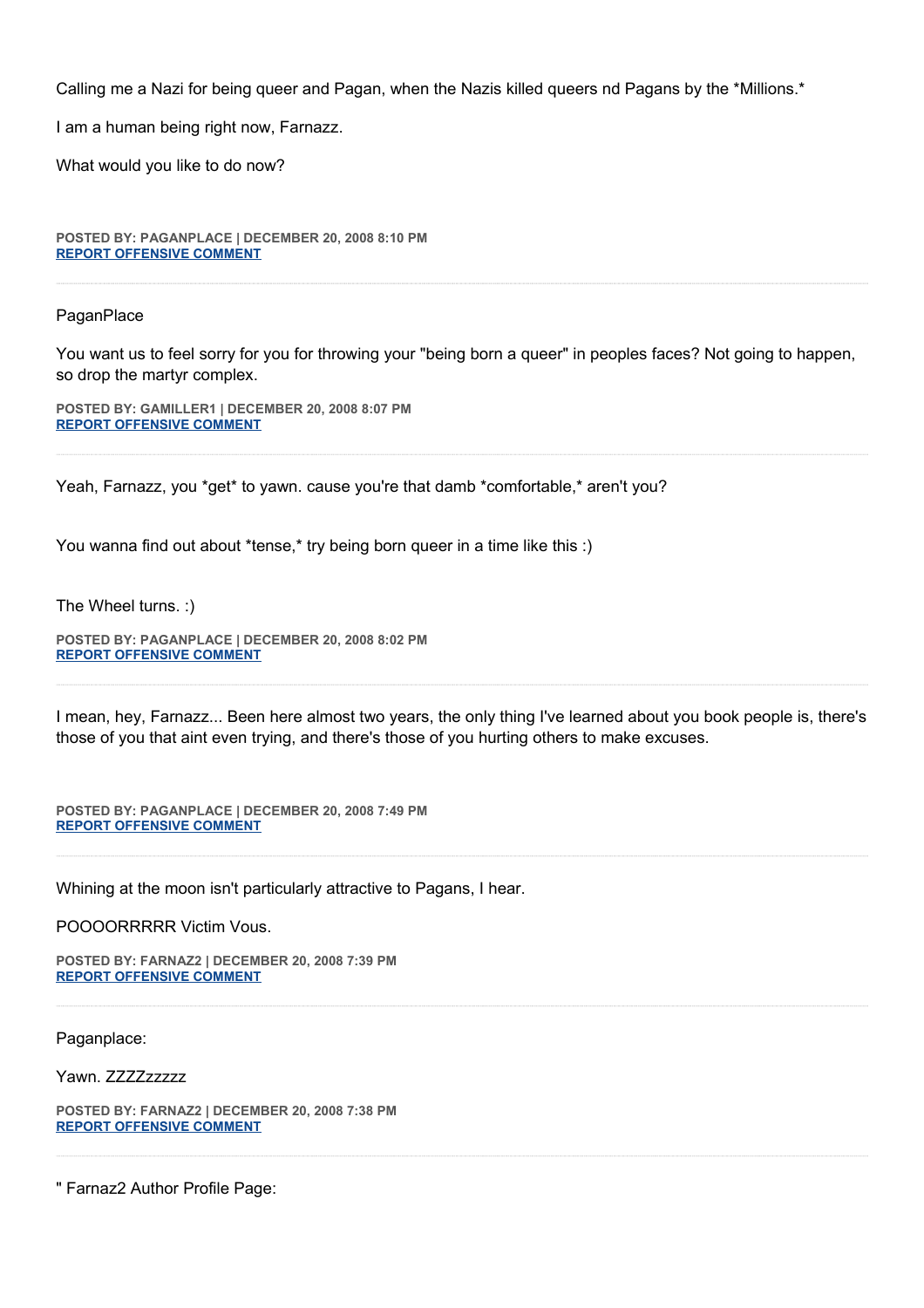Look, Paganplace, I'm done. You bore me. You want to fight with people go ahead. Or shadow box. Less irritating to the rest of us.

Poor persecuted thing."

Oh, boo-hoo.

As they said, 'Wanna fight about it?'

Why is it those who are scared of not having big-capacity magazines are so terifies of a lil' ol 'lezbeen' like me?

You.

Whine.

Swear to the Gods, if my dear one and I could live as citizens, I wouldn't go out of my way to look at you.

We are American citizens. Period.

**POSTED BY: PAGANPLACE | DECEMBER 20, 2008 7:36 PM [REPORT OFFENSIVE COMMENT](mailto:blogs@washingtonpost.com?subject=On%20Faith%20Panelists%20Blog%20%20%7C%20%20Paganplace%20%20%7C%20%20The%20Episcopal%20Crisis:%20%20Freedom%20In,%20With,%20and%20From%20the%20Bible%20%20%7C%20%204576009&body=%0D%0D%0D%0D%0D================%0D?__mode=view%26_type=comment%26id=4576009%26blog_id=618)**

I second you, Farnazz.

**POSTED BY: GAMILLER1 | DECEMBER 20, 2008 7:16 PM [REPORT OFFENSIVE COMMENT](mailto:blogs@washingtonpost.com?subject=On%20Faith%20Panelists%20Blog%20%20%7C%20%20gamiller1%20%20%7C%20%20The%20Episcopal%20Crisis:%20%20Freedom%20In,%20With,%20and%20From%20the%20Bible%20%20%7C%20%204576004&body=%0D%0D%0D%0D%0D================%0D?__mode=view%26_type=comment%26id=4576004%26blog_id=618)**

Look, Paganplace, I'm done. You bore me. You want to fight with people go ahead. Or shadow box. Less irritating to the rest of us.

Poor persecuted thing.

**POSTED BY: FARNAZ2 | DECEMBER 20, 2008 7:04 PM [REPORT OFFENSIVE COMMENT](mailto:blogs@washingtonpost.com?subject=On%20Faith%20Panelists%20Blog%20%20%7C%20%20Farnaz2%20%20%7C%20%20The%20Episcopal%20Crisis:%20%20Freedom%20In,%20With,%20and%20From%20the%20Bible%20%20%7C%20%204575998&body=%0D%0D%0D%0D%0D================%0D?__mode=view%26_type=comment%26id=4575998%26blog_id=618)**

Doc Willis,

Nice verbal dance you set forth and much ado about nothing. Next time you post, please make a cogent point, for it is incongruous with the Bible (which is obviously not mandatory for your faith, just a good idea) to pick and choose which passages are and are not to be "honored" on to the same extent.

You may pick and choose, the Bible I read does not give me that liberty.

**POSTED BY: GAMILLER1 | DECEMBER 20, 2008 6:57 PM [REPORT OFFENSIVE COMMENT](mailto:blogs@washingtonpost.com?subject=On%20Faith%20Panelists%20Blog%20%20%7C%20%20gamiller1%20%20%7C%20%20The%20Episcopal%20Crisis:%20%20Freedom%20In,%20With,%20and%20From%20the%20Bible%20%20%7C%20%204575996&body=%0D%0D%0D%0D%0D================%0D?__mode=view%26_type=comment%26id=4575996%26blog_id=618)**

Am I missing a whole other conversation here, at this point?

In my tradition, Farnazz, this is the darkest night of the year, a time to actually do some kind of work turning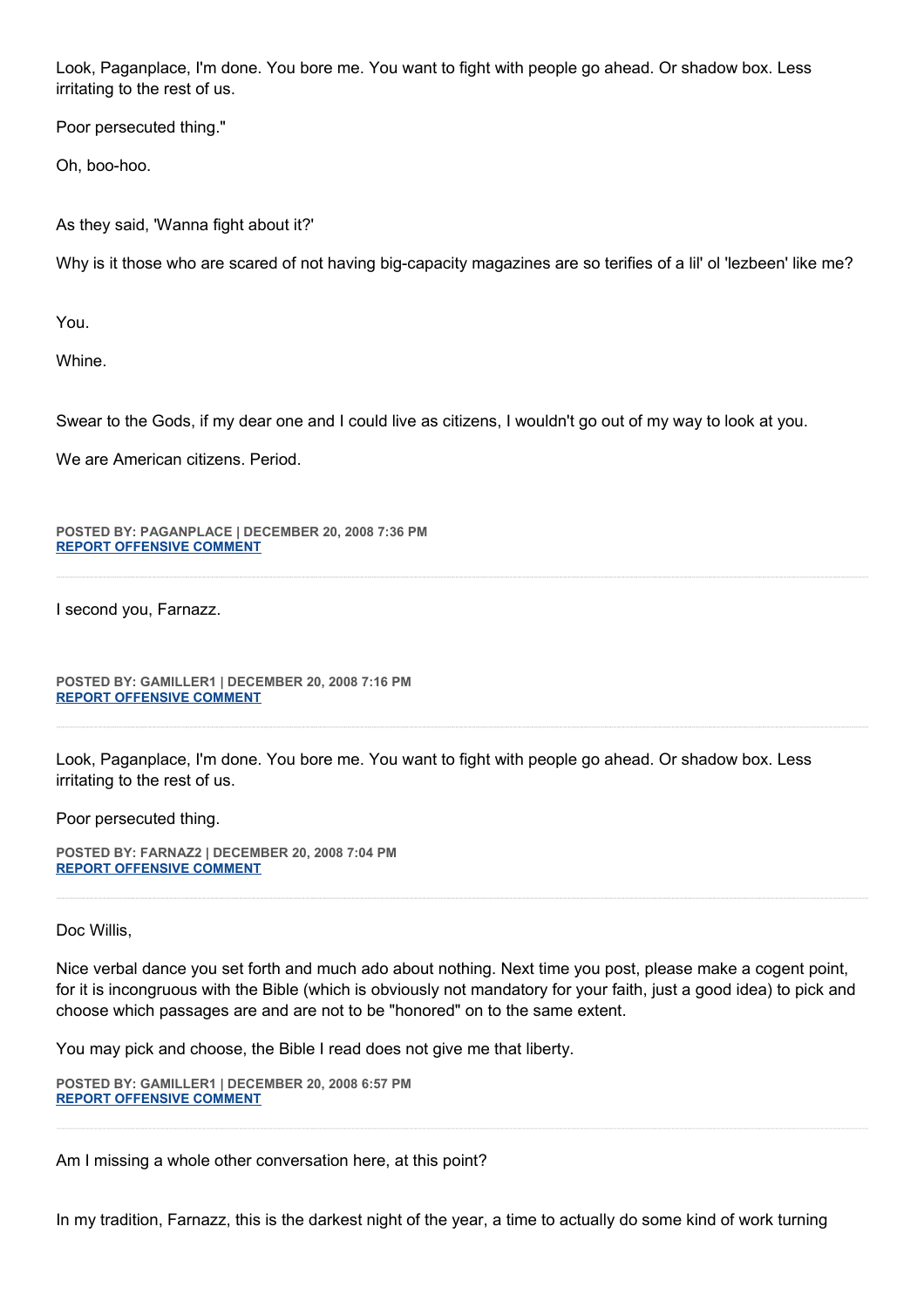yourself from the depths to a waking light and resolve to keep youself and your tribe living and breathing and thriving another year.

Denying what this dude said Jesus wanted last year is actually so irrelevant that after spending a couple turns of the Wheel here at On Faith, I'm back to thinking even less of you 'Book-people' and your mental capacities than I even did before.

You wanna get indignant, book person, scrol back.

Don't blame me if you aren't extolled as scions of the 'One, only and true God' if you ca n't manage a twelve month attention span.

Gods.

The rest of the world would be a lot more patient if you book people would just \*get over yourselves.\*

Blowing sh\*t up does not impress us.

**POSTED BY: PAGANPLACE | DECEMBER 20, 2008 6:56 PM [REPORT OFFENSIVE COMMENT](mailto:blogs@washingtonpost.com?subject=On%20Faith%20Panelists%20Blog%20%20%7C%20%20Paganplace%20%20%7C%20%20The%20Episcopal%20Crisis:%20%20Freedom%20In,%20With,%20and%20From%20the%20Bible%20%20%7C%20%204575995&body=%0D%0D%0D%0D%0D================%0D?__mode=view%26_type=comment%26id=4575995%26blog_id=618)**

"Before you cite 'eternal tradition."'

Here's the thing. I don't really need to read this dr\*k and had assumed that Willie wouldn't reply. Christians victimizing Jews, blaming Jews for their victimization, forgiving themselves for their hatefulness, if necessary, is something I know a great deal about.

But then you got me pissed off, so I read his sh\*t, and his response to you. Well, it is perfect for a lesson on logical fallacies, so I guess all is not lost.

Willis,

You wrote:

As for "the Jew who got put in his place," you imply I'm antisemitic. The truth is that I'm so prosemitic that I was chosen to preach in a NY synagogue on the occasion of the Munich Olympics slaughter of Jews by Palestinians; & I taught a course for rabbis (Orthodox, Conservative, Reform) involving the language of the Hebrew Scriptures (Old Testament)

**POSTED BY: FARNAZ2 | DECEMBER 20, 2008 6:31 PM [REPORT OFFENSIVE COMMENT](mailto:blogs@washingtonpost.com?subject=On%20Faith%20Panelists%20Blog%20%20%7C%20%20Farnaz2%20%20%7C%20%20The%20Episcopal%20Crisis:%20%20Freedom%20In,%20With,%20and%20From%20the%20Bible%20%20%7C%20%204575986&body=%0D%0D%0D%0D%0D================%0D?__mode=view%26_type=comment%26id=4575986%26blog_id=618)**

Btw, since me calling him 'Evil Santa,' it does seem Rev. Elliott has started to learn a little bit. Doesn't mean what he said before went away. Not for those of us it hurt.

To him, I'd say, well, in the unlikely event any God \*really\* wanted to scare you into threatening, tormenting, and hurting queer people in the name of goodness, charity, and mercy, well.

You want everyone to swear on Bibles, but claim a soul's honor can't swear for itself.

If you're right, I was screwed from the day I was born.

If \*I'm\* right, well, it's hardly in your best interest to kneecap your rescue squad.

Unless maybe you got some weird sexual connection with death and ultimate doom.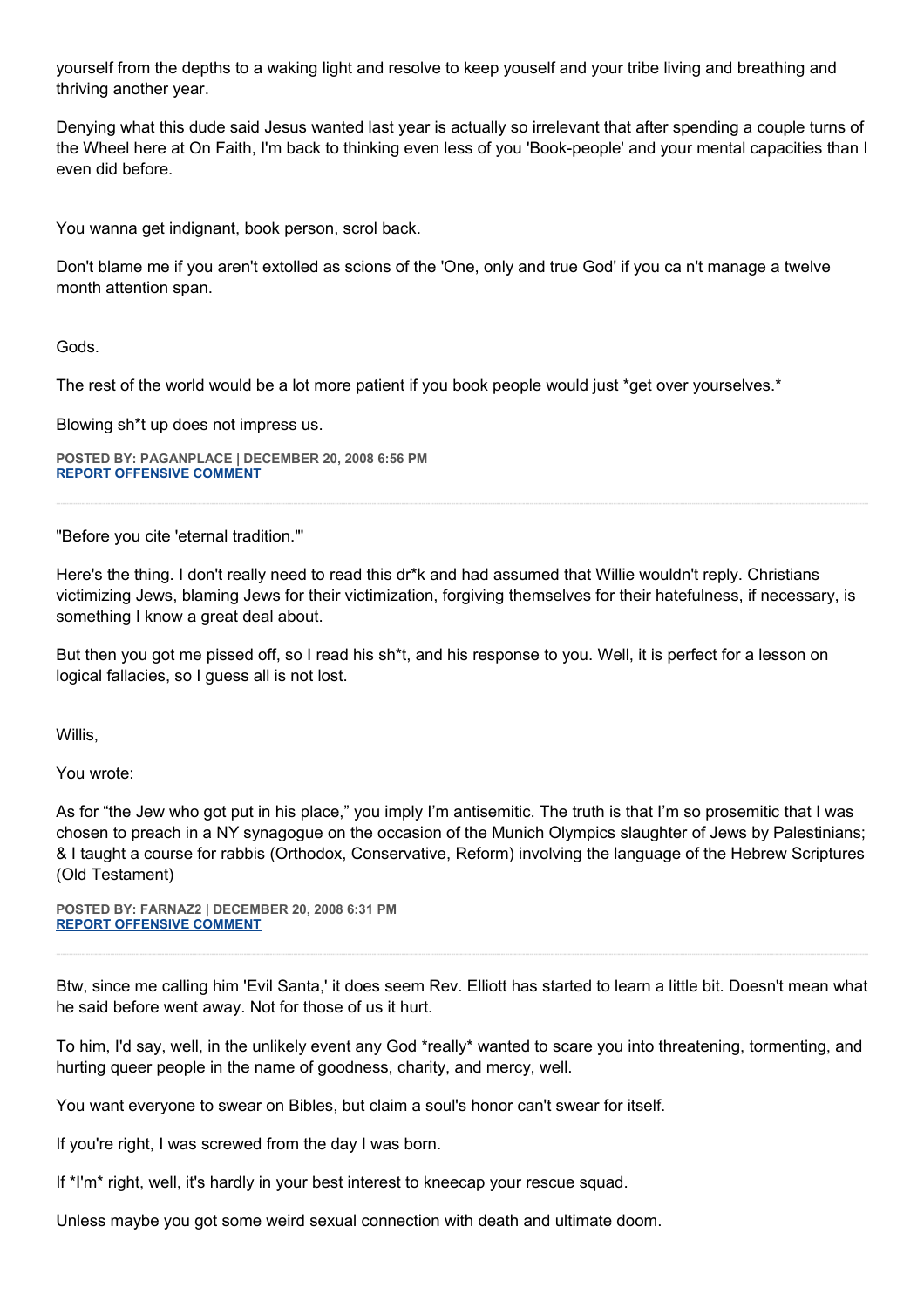Cause, I mean, I hear all these people thinking they're hard guys with all their weapons and some idea not spawning is against 'God,' but,

They call it'Fatherhood' and 'traditional family.' While doing things that in actual eality \*ear families apart cause you can't cope with the reality not everyone in this species is a breeder.\*

Forget about it. That's what they tell themselves till they work up a head of overpressure to hurt someone.

Only difference is, these guns you worship with?

I know exactly how they work.

And I live by an axiom that 'the bad guys always bring plenty of weapons.'

Now. 'Evil Santa.' It's the darkest night of the year.

Are you bringing light?

Or am I a 'party pooper?'

You tell a lot of people I need killing. Sooner or later one might get lucky.

If this was about this macho crap, I'd meet any of your best with whatever weapons you like.

But that's not what this is, is it?

**POSTED BY: PAGANPLACE | DECEMBER 20, 2008 6:29 PM [REPORT OFFENSIVE COMMENT](mailto:blogs@washingtonpost.com?subject=On%20Faith%20Panelists%20Blog%20%20%7C%20%20Paganplace%20%20%7C%20%20The%20Episcopal%20Crisis:%20%20Freedom%20In,%20With,%20and%20From%20the%20Bible%20%20%7C%20%204575985&body=%0D%0D%0D%0D%0D================%0D?__mode=view%26_type=comment%26id=4575985%26blog_id=618)**

Not so hard to find, Farnazz. Since you're quoting me. Look around this time last year, when he was defending the notion of a Jew being beaten down on the subway by a 'virtuous Christian' on the grounds the Jew was being a 'party pooper' for replying to someone saying 'Merry Christmas' as a challenge... then beating the crap out of the Jew.

Rev Elliot claimed the Jew who had the temerity to refer to his own holiday in well-wishing, as someone deserving the beating, for being a 'party pooper.'

Wow.

Just in case anyone's wondering how surreal life can get for the likes of me.

Just scroll back.

Before you cite 'eternal tradition.'

**POSTED BY: PAGANPLACE | DECEMBER 20, 2008 6:12 PM [REPORT OFFENSIVE COMMENT](mailto:blogs@washingtonpost.com?subject=On%20Faith%20Panelists%20Blog%20%20%7C%20%20Paganplace%20%20%7C%20%20The%20Episcopal%20Crisis:%20%20Freedom%20In,%20With,%20and%20From%20the%20Bible%20%20%7C%20%204575984&body=%0D%0D%0D%0D%0D================%0D?__mode=view%26_type=comment%26id=4575984%26blog_id=618)**

Willis,

Just read this on another thread: